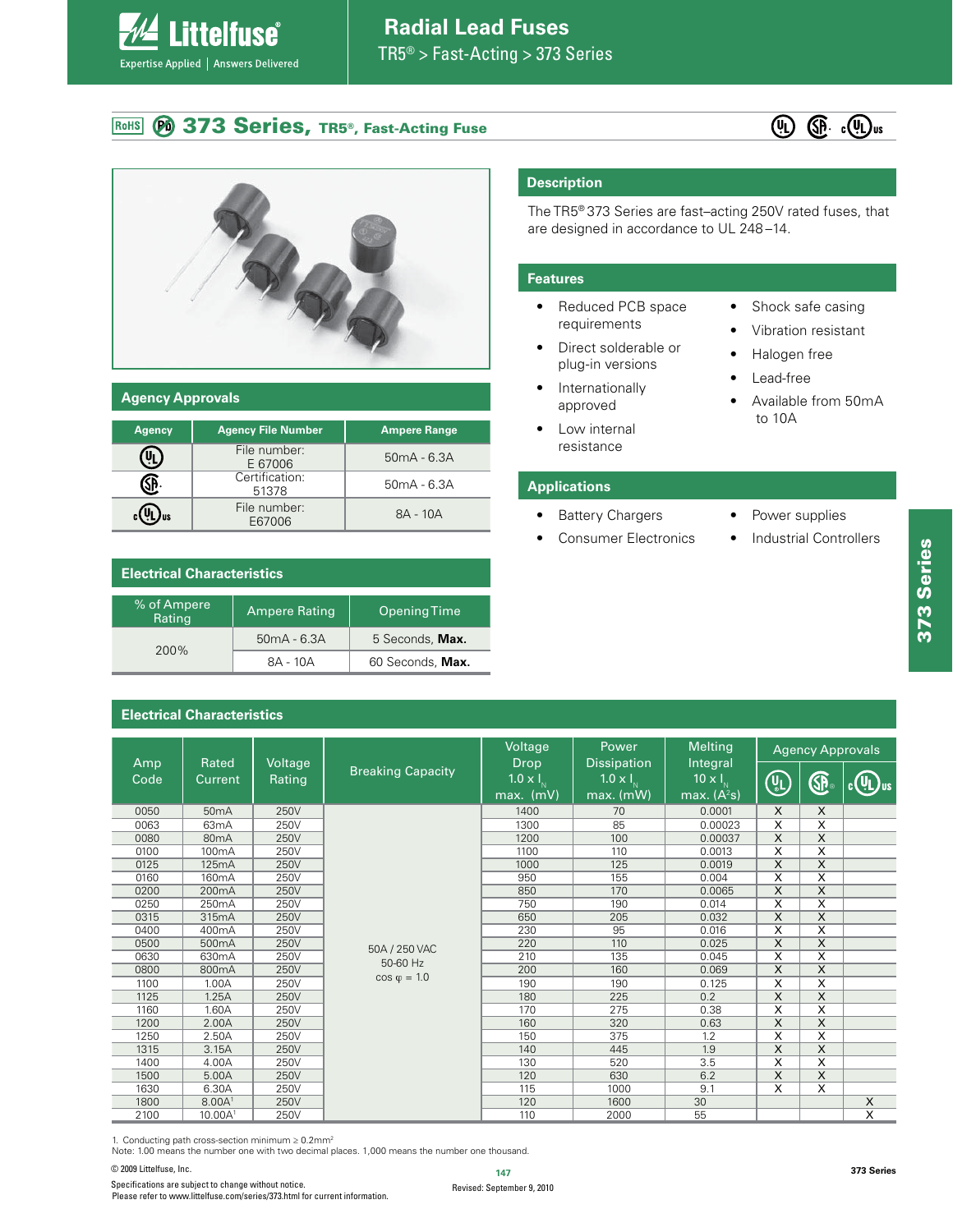# **Introduction to Circuit Protection Introduction to Circuit Protection Radial Lead Fuses**

 $TR5<sup>®</sup> > Fast-Acting > 373$  Series



#### **Temperature Rerating Curve Average Time Current Curves**





#### **Soldering Parameters - Wave Soldering**



#### **Recommended Process Parameters:**

| <b>Wave Parameter</b>                    | Lead-Free Recommendation          |  |  |
|------------------------------------------|-----------------------------------|--|--|
| Preheat:                                 |                                   |  |  |
| (Depends on Flux Activation Temperature) | (Typical Industry Recommendation) |  |  |
| Temperature Minimum:                     | $100^\circ$ C                     |  |  |
| Temperature Maximum:                     | $150^\circ$ C                     |  |  |
| Preheat Time:                            | 60-180 seconds                    |  |  |
| Solder Pot Temperature:                  | 260° C Maximum                    |  |  |
| Solder DwellTime:                        | 2-5 seconds                       |  |  |

#### **Recommended Hand-Solder Parameters:**

Solder Iron Temperature: 350° C +/- 5°C Heating Time: 5 seconds max.

#### **Note: These devices are not recommended for IR or Convection Reflow process.**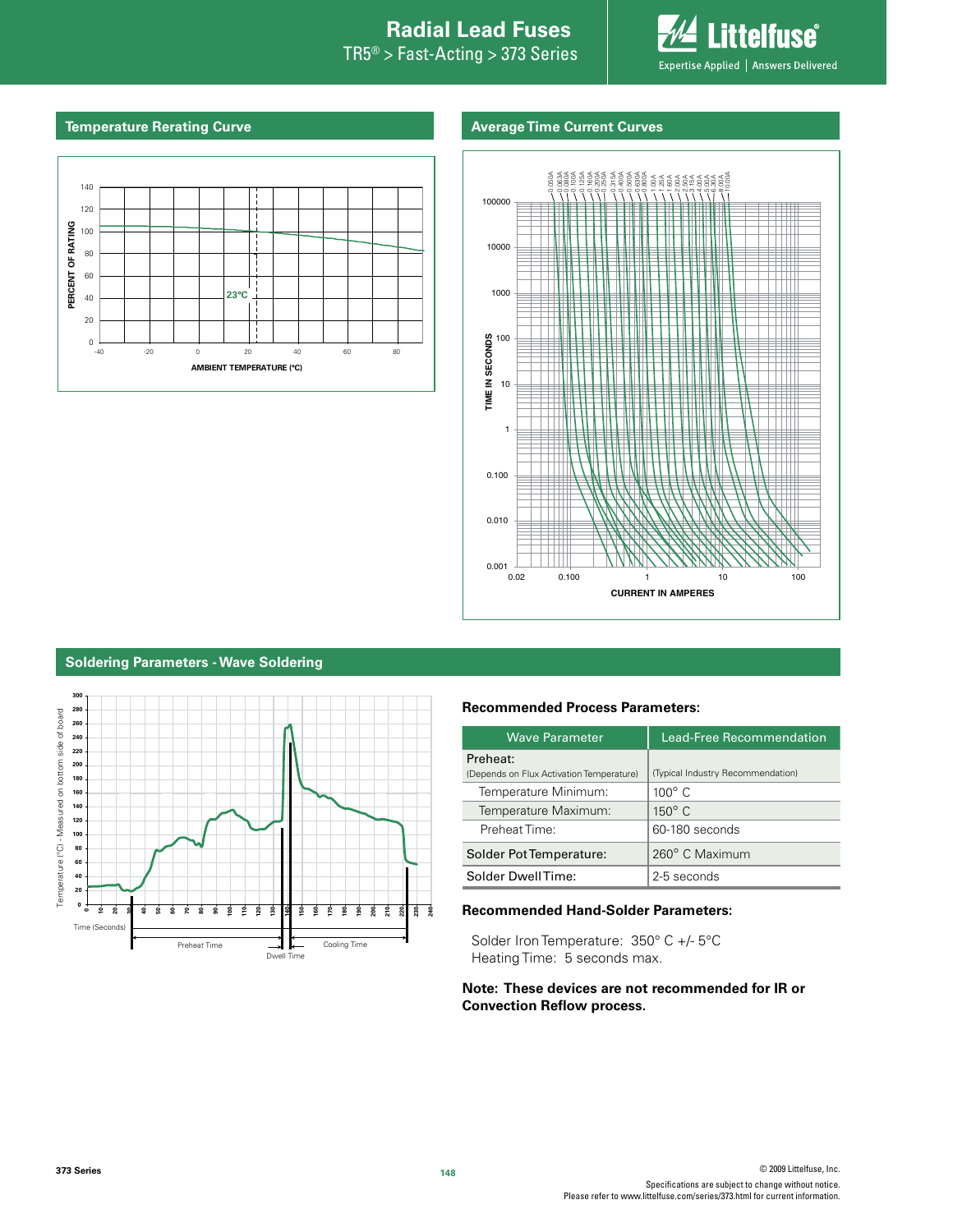

## **Radial Lead Fuses**  $TR5^{\circledcirc} > Fast-Acting > 373$  Series

#### **Product Characteristics**

| <b>Materials</b>                           | Base/Cap: Brown Thermoplastic<br>Polyamide PA 6.6, UL 94 V-0<br>Round Pins: Copper, Tin-plated |
|--------------------------------------------|------------------------------------------------------------------------------------------------|
| <b>Lead Pull Strength</b>                  | 10 N (EN 60068-2-21)                                                                           |
| Solderability                              | $260^{\circ}$ C, $\leq$ 3s. (Wave)<br>350°C, ≤ 1s. (Soldering Iron)                            |
| <b>Soldering Heat</b><br><b>Resistance</b> | 260°C, 10s. (IEC 60068-2-20)<br>350°C, 3s. (Soldering Iron)                                    |

| <b>Operating Temperature</b> | $-40^{\circ}$ C to $+85^{\circ}$ C (consider de-rating)                                                                |  |  |
|------------------------------|------------------------------------------------------------------------------------------------------------------------|--|--|
| <b>Climatic Category</b>     | $-40^{\circ}$ C/+85 $^{\circ}$ C/21 days<br>(EN 60068-1, -2-1, -2-2, -2-78)                                            |  |  |
| <b>Stock Conditions</b>      | $+10^{\circ}$ C to $+60^{\circ}$ C<br>$RH \leq 75\%$ yearly average, without<br>dew, maximum value for 30 days-<br>95% |  |  |
| <b>Vibration Resistance</b>  | 24 cycles at 15 min. each<br>(EN 60068-2-6)<br>10 - 60 Hz at 0.75 mm amplitude<br>60 - 2000 Hz at 10G's acceleration   |  |  |



Long Leads (L=18.8mm) Short Leads (L=4.3mm)

| Packaging               |                                |          |                              |                     |  |  |  |
|-------------------------|--------------------------------|----------|------------------------------|---------------------|--|--|--|
| <b>Packaging Option</b> | <b>Packaging Specification</b> | Quantity | Quantity &<br>Packaging Code | <b>Taping Width</b> |  |  |  |
| 373 Series              |                                |          |                              |                     |  |  |  |
| <b>Bulk</b>             | N/A                            | 1,000    | <b>MX</b>                    | N/A                 |  |  |  |
| <b>Bulk</b>             | N/A                            | 1,000    | <b>MXE</b>                   | N/A                 |  |  |  |

373 Series